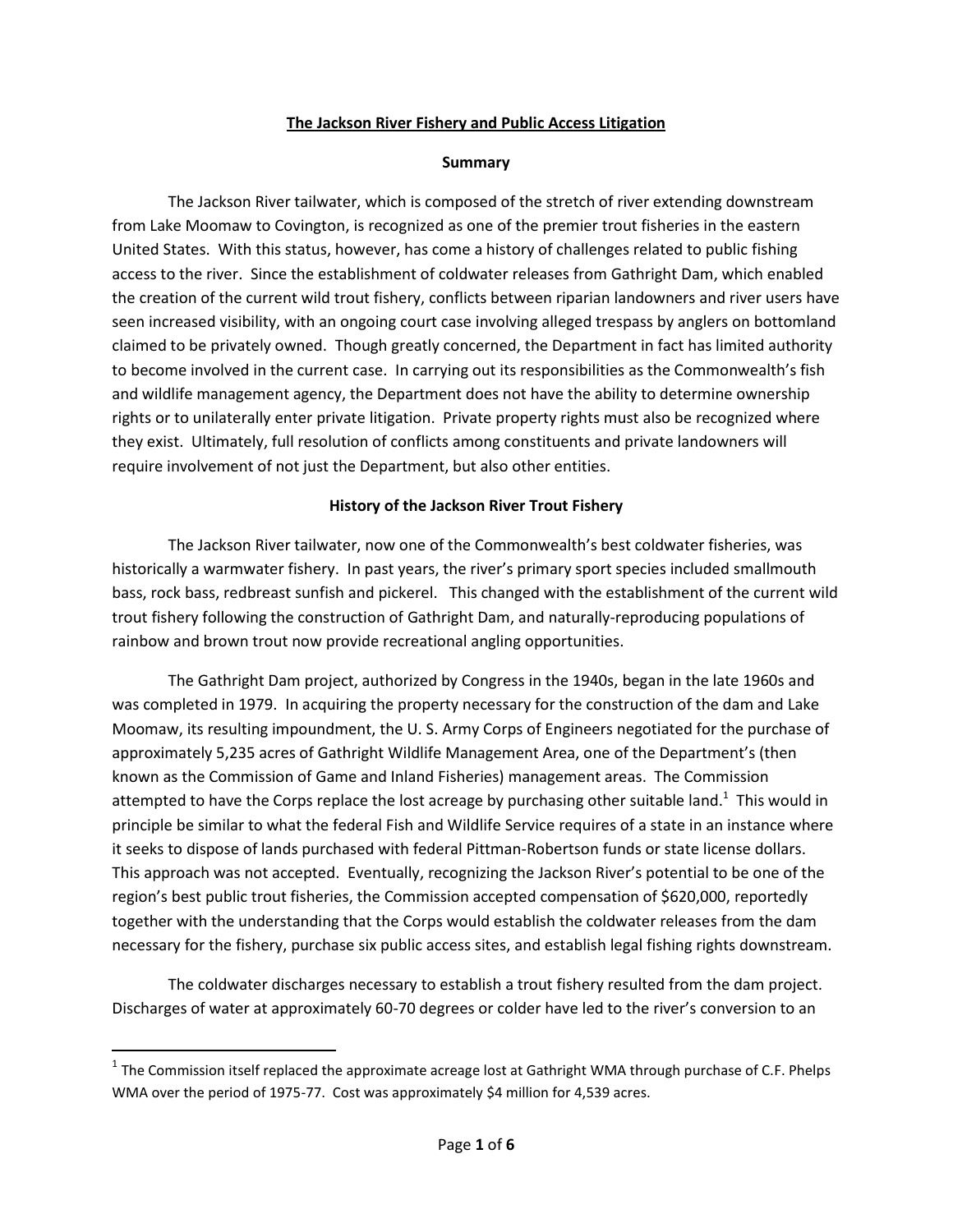ideal fishery for wild trout, with water temperatures remaining at or less than 70 degrees for up to 18 miles downstream of the dam. Six public access sites were made available to the Commission by the Corps, though two sites were considered unsatisfactory by staff at the time according to their reports.

Perhaps the greatest challenge to the development of the public trout fishery was the clarification of legal fishing rights in the area downstream of Gathright Dam. As will be discussed in greater detail, public use of the Jackson River had over time been subject to question and, indeed, litigation. Partially addressing this controversy was a declaration by the Corps in 1978 that the river was navigable, which established a right by the public to navigate the stretch of river below the dam. This determination was challenged by litigation initiated by local landowners, but as will be discussed below, was upheld. Recent cases have not affected the public's navigation rights, and access to the banks of the river have been understood to remain in the ownership of landowners (as with other waterbodies). However, it is public access to the river bottom, as well as fishing rights (in the case of Kraft v. Burr) that have remained in question due to the alleged existence of private ownership granted prior to or shortly after the American Revolution. This private ownership would have been deeded by the English Crown (hence the term "Crown Grants" or "King's Grants"), or, for a brief period of time following American independence, by the Commonwealth of Virginia itself. $<sup>2</sup>$ </sup>

Preliminary estimates of the value of a Jackson River trout fishery to the local economy ranged between \$2.9 and \$10.9 million based upon full establishment.<sup>3</sup> Following the commencement of the coldwater release, the Department stocked the Jackson in pursuit of this promising fishery, with the goal of establishing a self-sustaining wild trout population. When stocking was ceased in 1997, this goal was in fact realized. Trout populations in the Jackson River are now self-sustaining, and the fishery is regarded as one of the Commonwealth's best public trout fishing destinations.

#### **Prior Litigation History**

Disputes concerning public access rights to the Jackson River have arisen for over a century.<sup>4</sup> The navigability of the Jackson had been challenged in state court even prior to the federal action noted above. Since the time navigability was determined, the most recent—and currently most discussed cases have looked to issues of river bottom ownership and fishing rights.

l

 $^2$  Note that allegations and findings of Crown Grants are not limited to the Jackson River, nor is this type of inquiry a new judicial event. While the discussion of this paper is limited to the river segment in question, these cases have occurred in other areas of the Commonwealth as well. Outside of the Department's portion of the Code of Virginia, § 28.2-1200 states that "[a]ll the beds of the bays, rivers, creeks and the shores of the sea within the jurisdiction of the Commonwealth, not conveyed by special grant or compact according to law, shall remain the property of the Commonwealth and may be used as a common by all the people of the Commonwealth for the purpose of fishing, fowling, hunting, and taking and catching oysters and other shellfish." This section has been explained as creating a presumption of public ownership of bottomlands unless private ownership through special grant or compact is shown.

 $3$  These estimates anticipated guide services, lodging, and other local businesses being established in response to the full development of the fishery and full access to it.

 $<sup>4</sup>$  The cases most relevant to the current discussion are included in this document. They do not, however, include</sup> all reported court cases involving the Jackson River.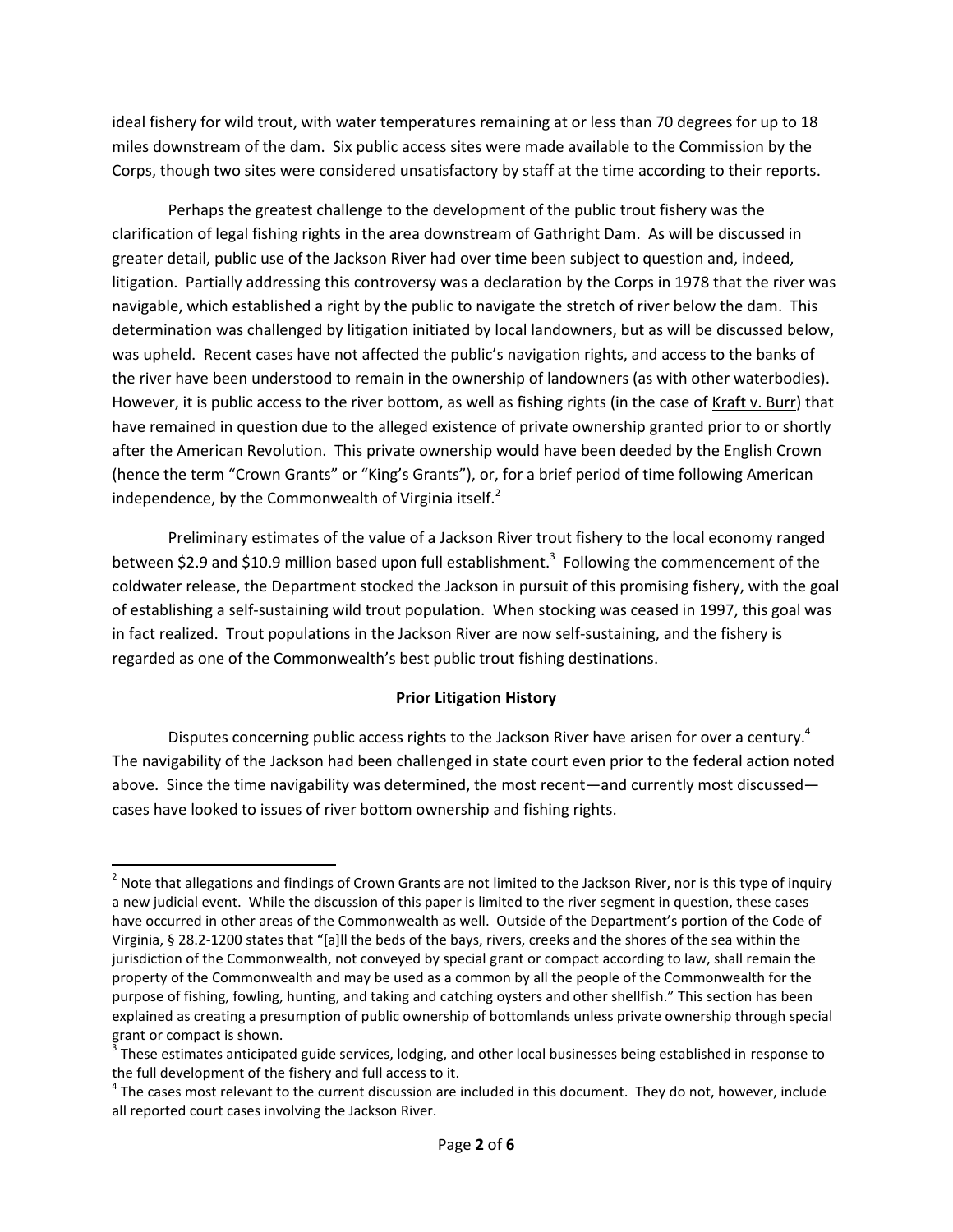In the context of the current Jackson River case, several prior cases are often mentioned. While there have been a number of cases involving this segment of the Jackson and, in many instances, its navigability, the first often mentioned is Boerner v. McCallister, 197 Va. 169 (1955), which predated the federal confirmation of the Jackson's navigability. As with other cases to follow, Boerner concerned an allegation of trespass by a fisherman in a portion of the river. The defendant in the case, Frank Boerner, contended, among other things, that the Plaintiff sought to prevent him and other members of the public from using a river that belonged to the Commonwealth of Virginia. While the Court reported that it was brought to Mr. Boerner's attention that he did not have to defend the action and incur the related costs, but could simply agree to cease his personal alleged trespass, he chose to proceed. The Plaintiff, Frank McCallister, claimed ownership of the river bottom by Crown Grant, as well as alleged that the Jackson River itself was non-navigable, and therefore, any access to the river was in private hands. In finding for Mr. McCallister, the Virginia Supreme Court recognized his Crown Grant claim and further refused to overturn a lower court's factual determination that this portion of the Jackson River above Covington was, in fact, non-navigable. Thus, no public access to the involved segment of the Jackson River would have been available.

Navigability of the Jackson River was considered again following the U.S. Army Corps of Engineers finding it to be navigable during the time period that Gathright Dam was being constructed. Loving v. Alexander, 745 F.2d 861 (4th Cir. 1984), mentioned above, was an appeal of the Corps' finding of navigability brought by a number of landowners along the Jackson. The Fourth Circuit upheld the Corps' determination; however, the decision did not itself necessarily fully open the river to fishing use. The Court was careful to explain that the Corps' determination would give the public access only to the surface of the river; that is, the right of navigation. Rights to use the bed of the river, as well as any public rights beyond that of navigation, were left to be determined according to state law.

The best-known recent case, Kraft v. Burr, 252 Va. 273 (1996), bears a strong resemblance to the current litigation, with an important distinction. In that action, several riparian landowners brought a private trespass action against a professional fishing guide, Charles Kraft, claiming ownership of the Jackson River bottom adjoining their lands by Crown Grant.<sup>5</sup> Going further than the current action, it was additionally alleged that exclusive fishing rights had been granted within this segment. As in the current (and the Boerner) case, this was a private civil trespass action brought by private landowners against a private defendant; the Commonwealth was not a party to the litigation.<sup>6</sup> Relying on trespass case precedent, the Kraft decision found that a prima facie showing of title, supported by possession of the property, was sufficient to sustain a trespass action against someone who does not claim title himself.<sup>7</sup> Further, due to wording included in the Crown Grants in question, the court additionally found

 $\overline{\phantom{a}}$ 

<sup>&</sup>lt;sup>5</sup> Note that one of the Crown patents included in the <u>Kraft</u> case was the Jackson patent addressed in the <u>Boerner</u> case.

 $^6$  Note that the type of action is of consequence, as it informs both the extent of a court's inquiry and the impact of its finding.

 $^7$  In a trespass action, the Court is not called upon to make an actual finding of ownership binding against the world, but rather a finding that a substantial enough indication of ownership exists to maintain the trespass action against the particular defendant. This action is distinct from one that would actually establish title as against all others, such as a quiet title action.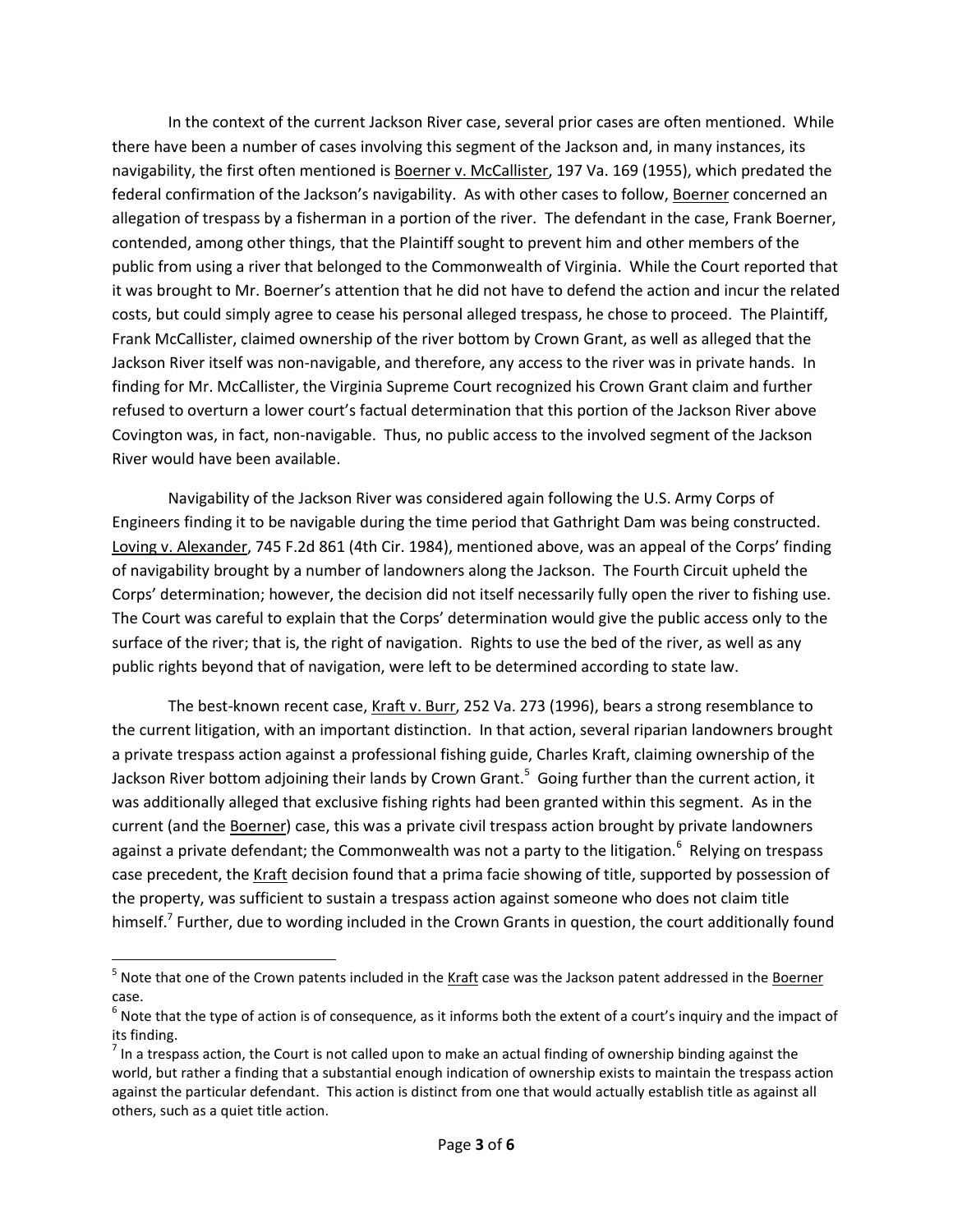for the plaintiffs on their claim of exclusive fishing rights to this segment of the Jackson. $^8$  As a result, while the public retains the right to navigate the portion of the Jackson River adjoining the Kraft properties, the Department currently informs its constituents that access to the bottomland and fishing in that section remains in private hands. This is a practical action taken by the Department to avoid its constituents potentially facing private trespass actions rather than one strictly required by court order, as the litigation was solely between private parties and was not dispositive of title against the Commonwealth.

# **Current Litigation**

Since the time of the Kraft decision, and dating to the commencement of the circumstances giving rise to the current trespass action, the Department is unaware of further litigation that has occurred involving public access to the bottom of the Jackson River. The current case pending in Alleghany County Circuit Court again involves landowners along the Jackson River who claim ownership of the river bottom by grant, in this case a Crown Grant and a 1785 grant by the Commonwealth of Virginia (made prior to the time at which such grants ceased to be made), and again the defendants to the action are private parties who have made use of that bottomland. Like the Kraft case, public navigation rights settled in Loving are not challenged. Unlike the Kraft decision, the Plaintiffs in this case have not made an allegation of exclusive fishing rights also being held by them; rather their sole ownership allegation pertains to the river bottom. The Defendants are alleged to have repeatedly trespassed on this river bottom, presumably while wade fishing. The Plaintiffs seek an injunction prohibiting the Defendants from further trespassing, and have additionally requested \$10,000 in damages.

As in prior litigation, the Commonwealth is not a party to this action. The Defendants sought to join the Commonwealth to the case; however, the Court denied this motion. While the current Circuit Court proceedings (along with any appeals that may be brought) are still pending, the Court has issued a decision on a Motion for Partial Summary Judgment that appears to follow the reasoning of the Kraft case on the issue of the necessary ownership showing by the Plaintiffs. In its June 5, 2012 ruling on the Motion, the Court did not find that the Plaintiffs were in fact the fee simple owners of the river bottom in question, as that is not required for a civil trespass action. However, similar to Kraft, the Court did find that the Plaintiffs had made the necessary prima facie showing of title to proceed; that is, they had met the burden of proof needed to maintain a trespass claim. Whether they are likewise the true owners of the bottomland (and not the Commonwealth) remains an open question.

## **Challenges Faced by the Department**

- 1. While recent public attention has focused on whether the Department should itself be involved in the current litigation, in fact any such decision as to this involvement is one beyond the Department's authority.
	- a. The Department is not itself under any circumstances the owner of any portion of the Jackson River bottom. The bottomlands would instead be owned by the

 $\overline{\phantom{a}}$ 

 $^8$  Three justices dissented on this finding.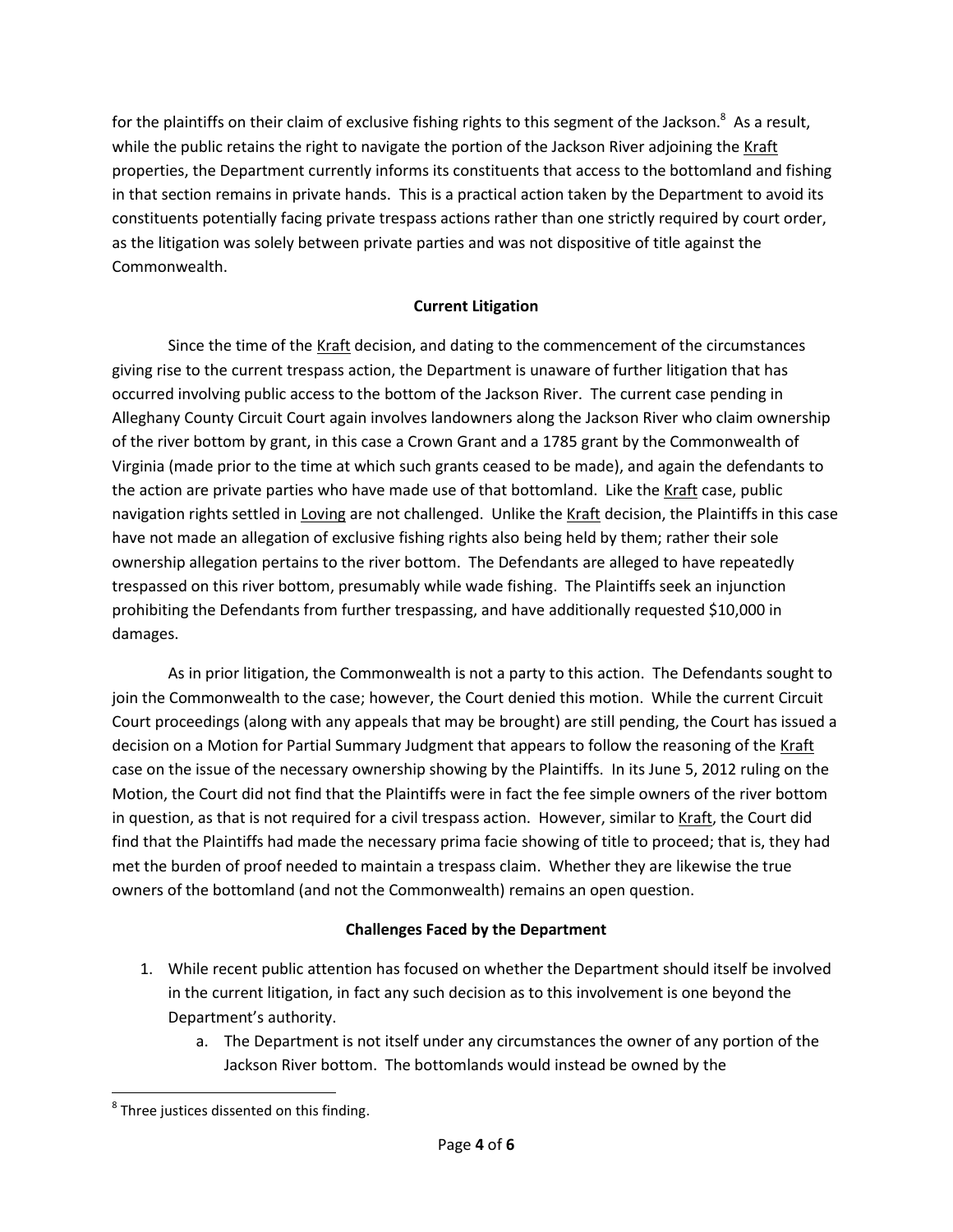Commonwealth of Virginia itself. Therefore, even if the Department sought to independently intervene in the current or any other legal action affecting title to the river bottom, it is unlikely that it would be a proper party permitted to join; further, even could it join the current action, it would not appear that the Department itself could assert an ownership interest greater than that claimed by the Plaintiffs.

- b. Aside from the observation immediately above, the Department lacks the authority to independently intervene in a court action. As a state agency, the Department is represented in legal matters by the Office of the Attorney General and any decisions concerning intervention in a court case would be made in coordination with that office.
- 2. The Department has historically, and must continue to, respect private property rights in instances where private ownership is demonstrated.
	- a. While much discussion has been had over the effect of a fishing license issued by the Department, in no case does a Department hunting or fishing license grant access to private property. They are instead authorizations to engage in the hunting or fishing activity in a lawful manner; the decision as to where to hunt or fish is a separate issue that must be addressed by the sportsman.
	- b. Some level of confusion has resulted from license holders being permitted to access Wildlife Management Areas and Department lakes following the purchase of a license (or boat registration, or access permit); however, these areas are distinct from rivers due to the Department managing them, or having the authority to allow public access.
- 3. Determining appropriate guidance to be given by the Department to its constituents is not always straightforward.
	- a. The Department has historically relied on the best information available in providing information and signage regarding available public fishing opportunities. It will continue to do so. However, it is important to note that the Department's role in cases such as the current one is the provision of information—it does not itself determine ownership status of river bottoms, or have any legal role in that determination.
	- b. Each of the cases involving the Jackson River tailwater concern individual segments of the river, and not the entire stretch between Gathright Dam and Covington. As each title claim stands on its own merits, it is not the case that the ownership situation of a parcel along one segment affects the status of the entire stretch of river.
	- c. While the Department is well aware of the current litigation, until that litigation is complete it is unknown what its effects will be. To complicate matters further, the potential practical effects of the case are unclear. On its face, the case addresses only trespass to bottomlands and does not address fishing rights.
	- d. As with Kraft v. Burr, this is a private trespass action between private parties and does not involve the Commonwealth, nor will it determine the Commonwealth's ownership interest.
	- e. As is evident from the discussion above, the circumstances and legal implications of these situations are complex and require the expertise of other agencies to fully determine. Any course of action by the Department in reacting to the current case will include reliance upon advice received from the Office of the Attorney General.